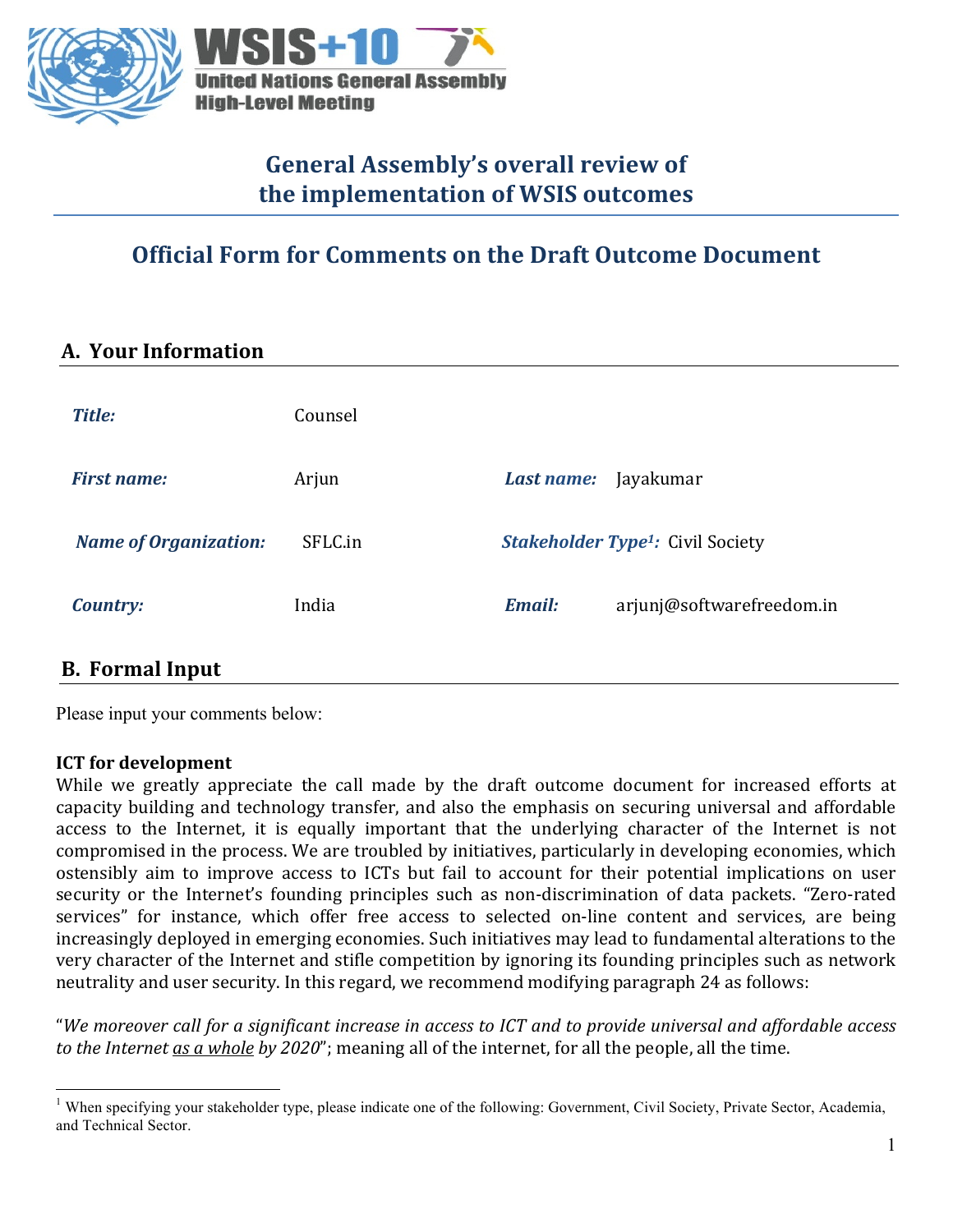#### **Human rights in the Information Society**

We are very pleased to note that the draft outcome document reaffirms all human rights and fundamental freedoms, and recognizes the fact that the same rights people have off-line must also be protected on-line. In countries where off-line rights are a subset of universally recognized rights, the Internet presents an opportunity to expand and empower their citizens. Therefore, on-line media should be used to expand the ambit of rights rather than to cripple them. With the rapid proliferation of ICTs, the Internet has become not only a critical enabler for the exercise of human rights, but also a medium that allows the perpetration of human rights violations. Considering the pervasive existence of legislations and policies that restrict the exercise of rights on-line, states need to pro- actively consider multi-dimensional strategies towards ensuring a positive environment for the exercise of digital rights. Appropriate legislation should be complemented by initiatives to ensure a plurality of policies, practices, and measures that can nurture social change, public discussion, and rights-affirming cultures.

We also appreciate the draft outcome document's emphasis on the right to privacy, and recommend that the WSIS process encourages international recognition of the idea that privacy is a requirement of democratic self-government. The concept of "privacy" so recognized must combine three things:

- First is secrecy, or our ability to keep the content of our messages known only to those we intend to receive them.
- Second is anonymity, or secrecy about who is sending and receiving messages, where the content of the messages may not be secret at all. It is very important that anonymity is an interest we can have both in our publishing and in our reading.
- Third is autonomy, or our ability to make our own life decisions free from any force that has violated our secrecy or our anonymity.

These three  $-$  secrecy, anonymity and autonomy  $-$  are the principal components of a mixture we call "privacy". The role that Germany played at the UN in moving a resolution to the UN General Assembly calling for an end to undue electronic spying is crucial but that was only the beginning.

#### **Internet governance**

We believe the multi-stakeholder process could be useful to achieving the WSIS vision of a peoplecentered, inclusive and development-oriented information society but the current mechanisms are skewed in favor of money and power where citizens play almost no role. Lip service is paid to the participation by civil society organizations, participation from developing countries and increased capacity building are terms that are used extensively without any effort in making these a reality, process are captured by an elite group with no younger or diverse voices. We also cannot ignore the fact that the Governments are representatives of their people and any model that pretends not to take note of this fact is unrealistic. We do not understand how policies related to internet governance decided in a multistakeholder setting can be implemented, when many rights of the users are negotiated and given away in secret trade agreements such as the recently concluded *Trans-Pacific Partnership* (*TPP*). We think any governance of anything as universal and useful like the internet should be in public interest and it must be remembered that the Internet belongs to the people who use it, Governments and parties are mere trustees.

We take great pleasure in noting that the IGF mandate has been extended. However, we feel that extending the mandate by 5 years in the face of 10-year reviews of WSIS outcomes is somewhat inconsistent. As the IGF has proven to be an effective platform for multi-stakeholder dialogue, it is our submission that its mandate be extended by 10 years, as opposed to 5. We further appreciate the draft outcome document's recognition of the need to continue building upon current efforts so as to ensure support for the participation of developing countries. We caution against capturing of these processes by a few elites and ignoring the grass-root level voices. Governance mechanisms need to be open, participative and consensus driven, and must be sensitive to the priorities and concerns of various actors, especially from developing countries and not merely the countries where most of the private corporations are headquartered. Participation in governance initiatives is difficult for the marginalized